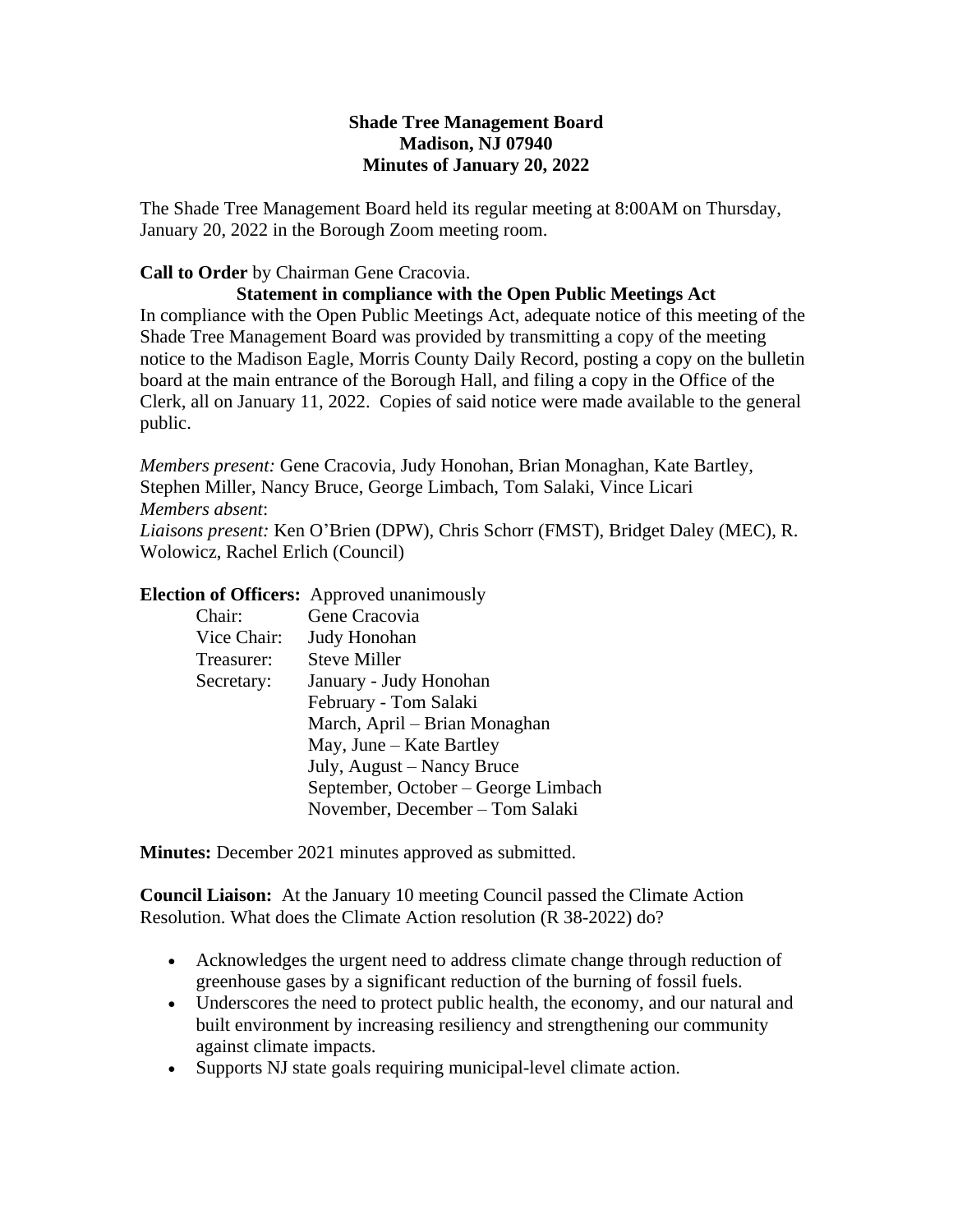Identifies the **Climate Action Process**, an annually recurring review to help Madison incorporate greenhouse gas reduction and climate resiliency into the Borough's planning and budgeting process.

The resolution actions will be incorporated into budgeting goals and metrics will be identified and measured annually. Next step is to establish an ad hoc committee for the pilot program. STMB should have representation and anyone interested should contact Rachel.

# **Public Contacts/Correspondence:**

2022 tree pruning bids will be opened on 1/27. There has been a dramatic reduction in tree canopy in the area of Burnet and Troy Ct. as visible in Google. Lisa Jordan of Drew University is willing to have her students repeat a tree canopy study (40% of land) on campus to collect new data. Two of the tree species planned for Main St. pear replacement are cultivars of native species. The cultivar provides better street life, tolerance of heat and salt and resists environmental stresses. The cultivar like the native is beneficial to wildlife and insects.

**Tree Ordinance:** 11 Hillside developer violated the Tree Ordinance. Recommended remediation is:

- Six trees to be planted on site and 2 street trees.
- $\bullet$  \$3,150 to be contributed to the Tree Fund (9 missing trees at \$350 each)
- \$10,000 also be contributed to the Tree Fund since the replacement trees will not make up the loss in canopy for many years.
- A new permit application must be submitted for \$225

The borough canopy loss due to trees aging out requires even more vigilance and replacement trees. In 2021 80% of removals were ash, oaks and maples. Any ailanthus (invasive and host of spotted lantern fly) when removed should have the stump treated or deeply ground to prevent regrowth. Replacement should be with a different species, preferably native.

Lot size vs planting area is a concern. Should there be mandatory replacement for dead/dying trees? Permits are the responsibility of the homeowner not the tree company though both should be accountable. FMST and STMB could offer a stipend for tree replacement when there is a financial need. Tree fund money is intended for plantings on public property nearest the removal site.

**TCC (Technical Coordinating Committee):** Gene will relay FMST concerns about lot size vs building footprint eliminating tree planting spaces.

## **Parks Advisory Committee:** no report

**Open Space:** No meeting.